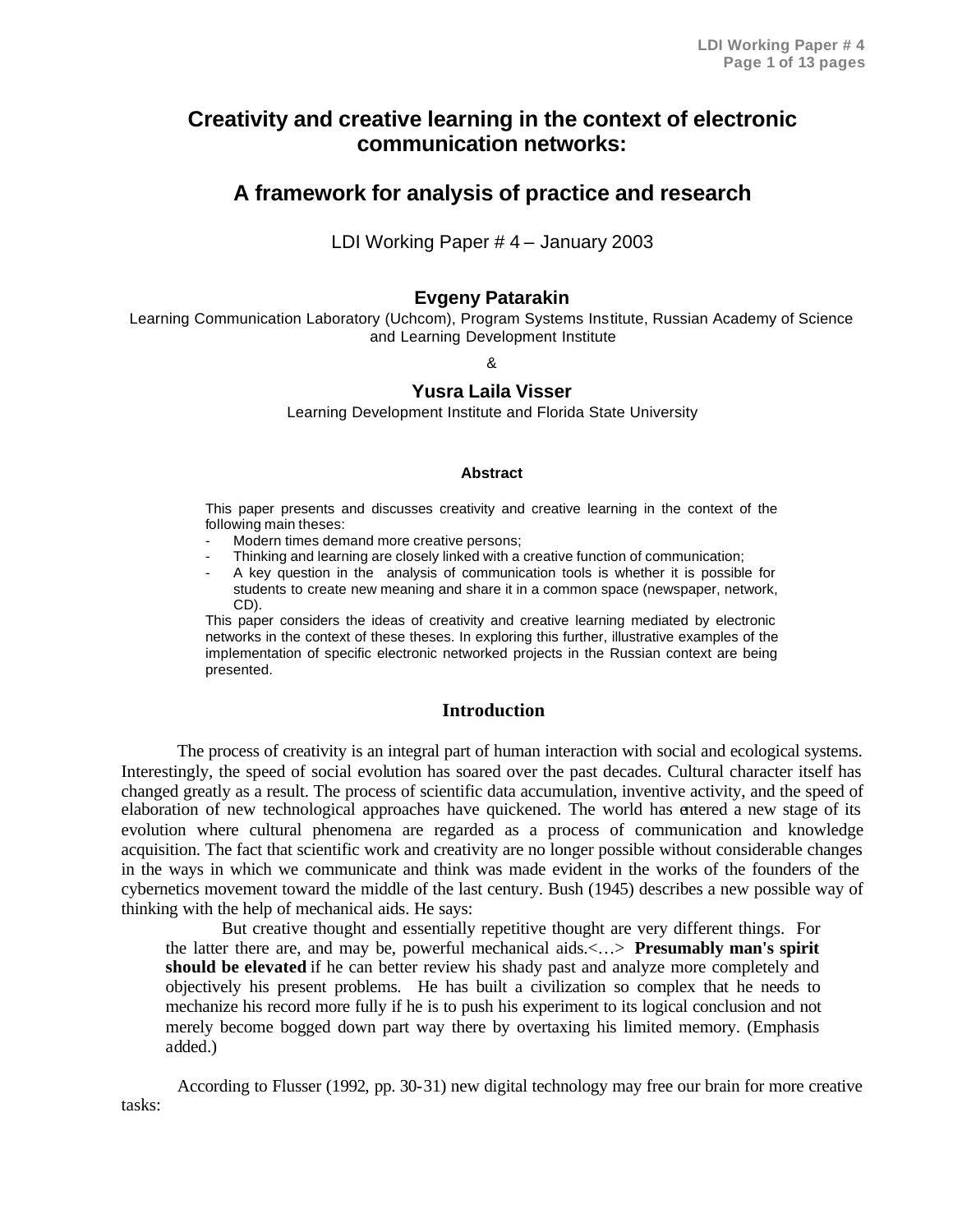. . .we shall no longer attempt to store those pieces of information within our brain, but that we shall instead feed those pieces of information into the electronic memories. By this means, our brain will be freed for other tasks, such as the processing of information. **This processing of information is called 'creativity'**: we may expect a varitable explosion of human creativity, once we have freed ourselves from all mechanizable aspects of thinking. (emphasis added)

Turchin (1993, p. 268) sees creativity as a metasystem transition. He asserts that machines will transfer human activity to a new level of creativity.

 For what is creativity? Above all creativity is constructive action, action that leads to an increase in the level of organization in the world. The same action may be a creative act when it is done for the first time and mechanical repetition of the past when it is done according to established, known rules, by applying standard procedures. Nothing that is produced within the framework of an already existing system of control, whether it is work by a computer or the composition of stereotyped articles, is creativity. Creativity always goes beyond the framework of the system; it is free action. Creativity is a metasystem transition. <…> Machines will rid the human being of that sort of work and transfer human activity to that level of the hierarchy which is still creative at the given moment.

Since the beginning of the 1990s, the discussion of social consequences of the development of media became of relevance due to the appearance of the World Wide Web, a networked communication system creating the possibility for exchanging and generating knowledge by people throughout the world. As social processes for growth and development have changed in response to the advent of an increasingly complex and ubiquitous role of technology in social systems, new challenges and opportunities have arisen for creative interaction with a changing world (see also J. Visser, 2001, p. 453, who refers to "constructive interaction with change" as the ultimate purpose of human learning).

Recognizing the dynamic and networked nature of modern society, researchers are considering a number of different ways in which the social ecology can be represented and understood in a systemic manner. One such framework presents the human society as a single whole superorganism (Heylighen F., 1999). In this perspective, socie ty can be thought of as resembling a complex organism, comprised of cells, tissues, and organs. Within such a superorganism, social organs and cells are functionally autonomous, but they are intimately integrated into a self-regulated network. Organizations and individuals are thus increasingly dependent on the social environment. This new way of living demands more independence, responsibility, and creativity. The situation requires a person with a highly developed and highly flexible disposition toward creativity and toward increasing that creativity continually.

Formal education systems throughout the world now find themselves charged with an integral role in the development of members of society who have such a creative disposition. As such, it is the role of education to support the development of the creative mind, and to enable the development of the critical skills and desires to creatively engage with an increasingly complex and networked society. Most changes in the goals and values of modern education are linked to the development of a creative individual who is willing and able to constructively interact with members of networked groups. Nowadays, successful creativity – where it is defined as the activity of producing new, unique and effective results - is rarely possible outside of the context of networked communities that use telecommunications and involve intellectual agents providing an opportunity for creativity on a higher level.

#### **Creativity and learning as components of communication**

The simplest act of communication can be described in terms of a model of information delivery from a sender to a recipient (Jakobson R., 1964):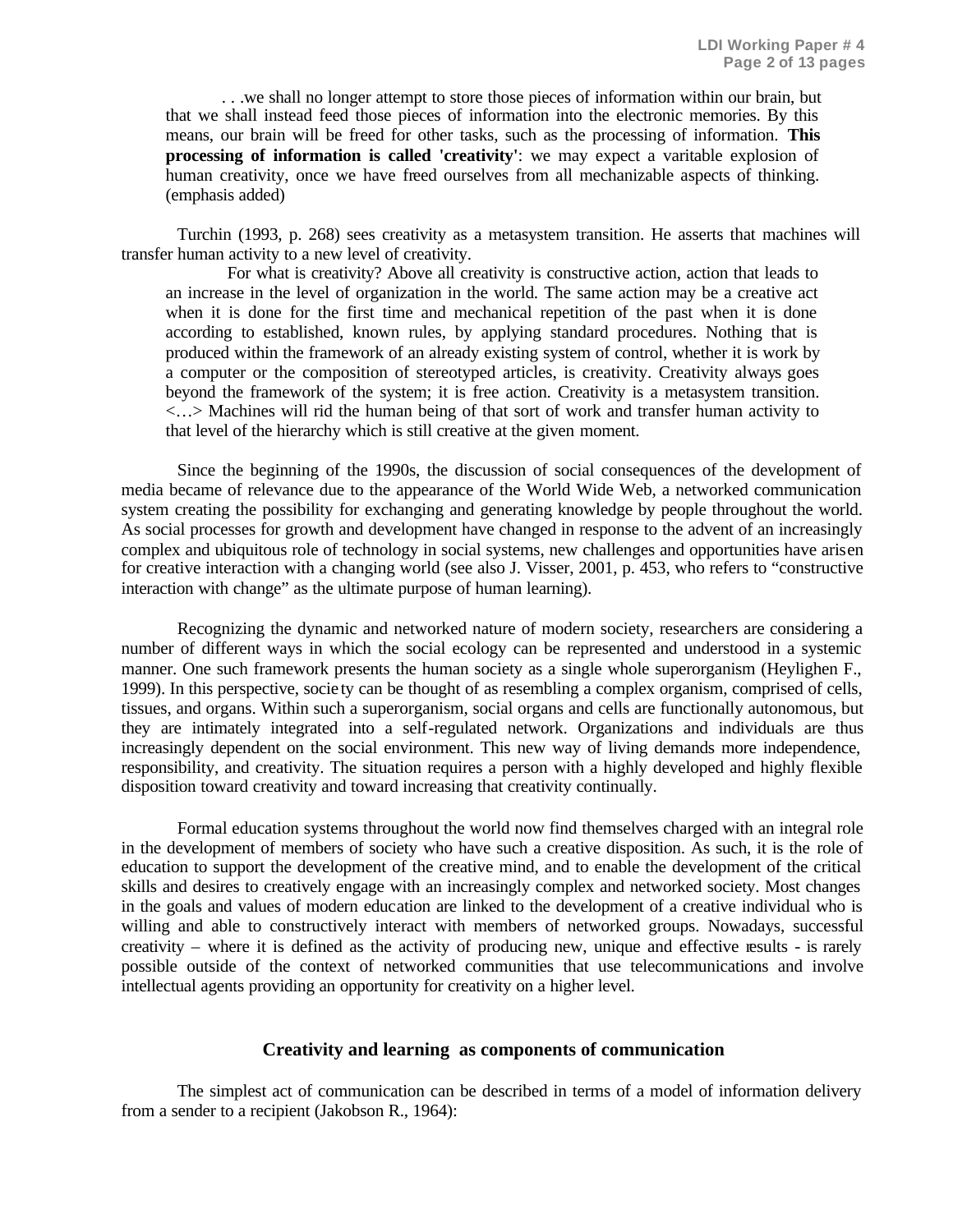



In this model, the process of communication supposes that the sender and the recipient use the same code (symbol system), that all interference is regarded as negative, and that the text of a message has only one function - the transmission of meaning. It is important to make this observation as, according to Estonian semiologist Lotman (1977), the function of a text is not limited to the transmission of a given meaning:

The second function of text is to generate new meanings. In this respect a text ceases to be a passive link in conveying some constant information between input (sender) and output (receiver). Whereas in the first case a difference between the message at the input and at the output of an information circuit can occur only as a result of a defect in the communications channel, and is to be attributed to the technical imperfections of this system, in the second case such a difference is the very essence of a text's function as a "thinking device". What from the first standpoint is a defect, from the second is a norm, and vice versa.

Reflecting on the conditions necessary for creativity, Lotman (1988) generated the idea of a *cybernetic model*. Within the framework of this model, creative perception is seen as an intellectual tool, able to produce new messages and new meanings. Messages are reckoned as new if there are no possible ways to deduce them with the help of an algorithm given in another message. From this perspective, the classical communication model where the text *T1* is transmitted through the code *K* to the text *T2*, does not give way to creativity (Figure 2).



**Figure 2: Communication as transmission of meaning**

An adequate, literal translation within an act of communication between two different people speaking a natural language is not possible just if they have used the same language. Such a situation proposes that both people use the same code. But this is impossible because they have different histories, different experiences of life.

In the case of artistic translation, the translator and the reader (the sender/transmitter and the recipient) use related but not identical codes *K1* and *K2*. In a real situation, any communication does not only have to communicate the meaning intended by the sender, it must also generate new knowledge. The sender has a set of codes K1, K2, ..., Kn, each of them being a complex range of tools, engendering a variety of texts which are more or less appropriate to the original intent of communication (Figure 3).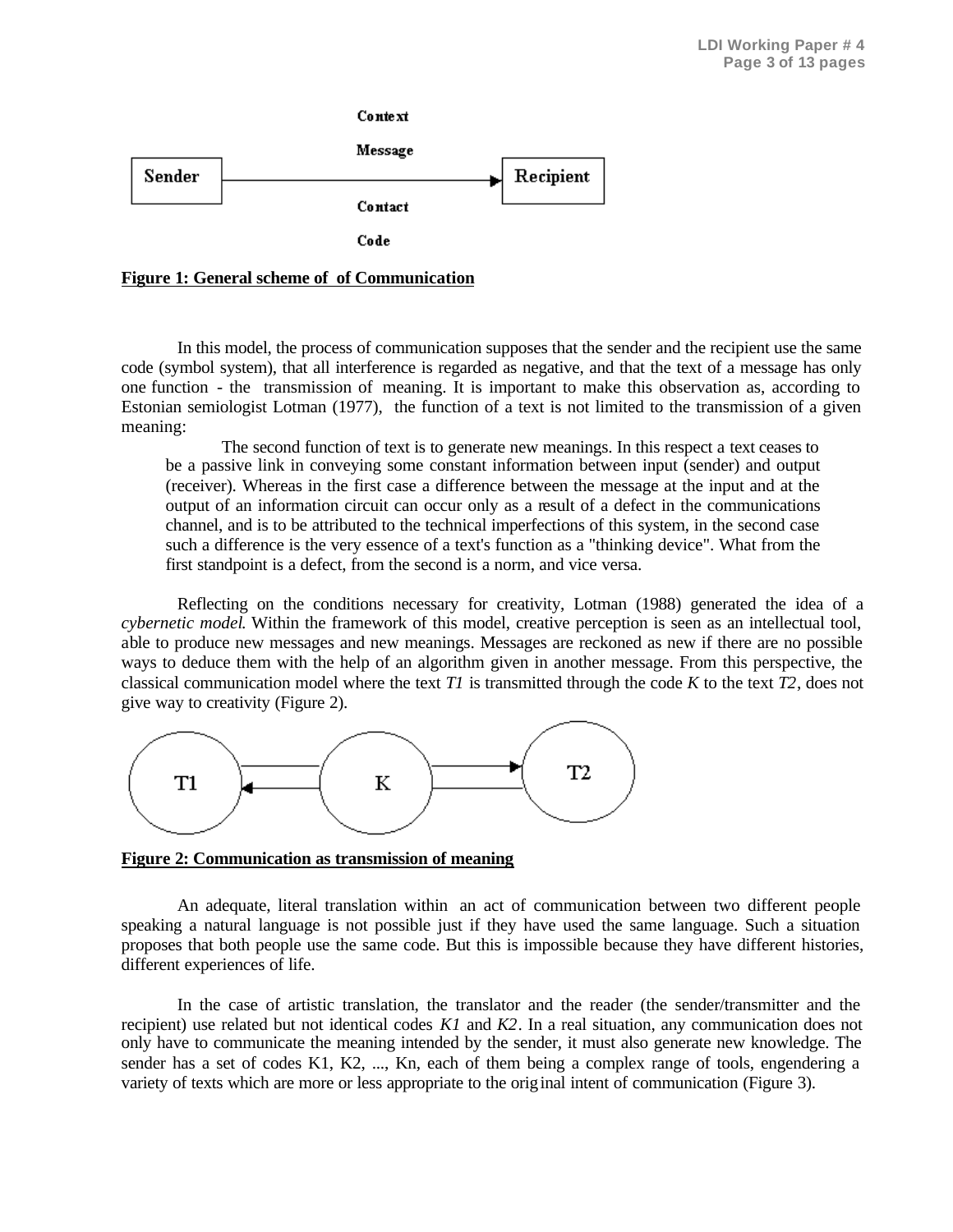

#### **Figure 3: Scheme of real communication**

For Lotman (1977), the "true" act of cultural communication is not a simple transmission, but a translation of some text from language of my "I" to language of your "You." Lotman shows that even when talking to ourselves, taking notes, or writing in a diary, we have a dual orientation. It is in fact this dual orientation that helps us to clarify what we mean. According to Lotman any thinking device with only one language is impossible.

Lotman's model regards creativity and sense-formation as a phenomenon of communication; it proposes that the process of translating from one genre to another, and from one area of expertise to another, generates a very fruitful knowledge increase. Within the framework of this model different types of human thought (resulting from generating different meanings in the interpretation of communication) are seen as an integral source of cultural evolution.

As we consider that any text not only communicates information but also has a creative function, we may distinguish two types of education:

(1) Education as information transmission/communication activity. In this case a considerable amount of attention is paid to adequate translation and narration of information acquired by students. Every modification of the information is regarded as distortion (Figure 4).



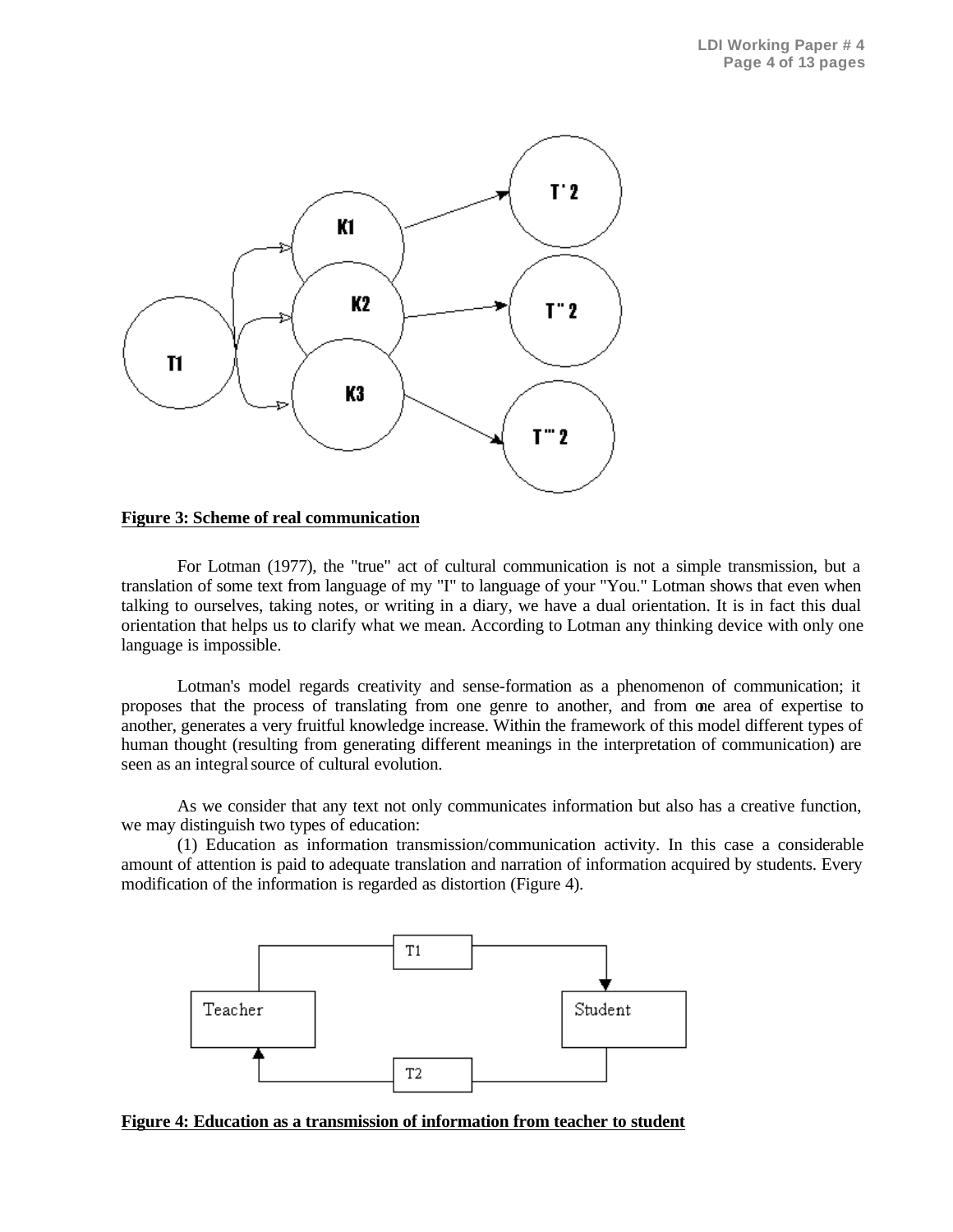(2) Education as creative translation. The student's ability to make new contents out of original text is highly regarded and central to the purpose of the learning process (Figure 5). It must be emphasized that a complex battery of codes  $-$  K1, K2, ..., Kn  $-$  is involved in this process.



#### **Figure 5: Education as creative processing of information**

Theorists and researchers in the areas of human development and learning have often recognized the key role of communication in the development of the human personality. Lev Vygotsky (1962) mentioned that we remain ourselves with the help of others, showing them what we have, first of all our ability to creatively translate information obtained from outward things by available methods.

This perspective of education as creativity – where the focus is on cognition and the building of thought structures – emphasizes the role of creative learning. The literature in educational research provides examples that evidence creative translation as a ubiquitous and integral aspect of meaningful learning. Most noteworthy is Perkins's (1986) approach, where knowledge is regarded as design. Perkins asserts that meaningful learning comes about by penetrating deep within the essentials of knowledge, translating that knowledge into one's own notions, and presenting one's understanding to others.

#### **Media tools**

It is vita l for humans to not only consume information but to be actively involved in an activity and to reap the fruits of their labor. This necessity was noticed by Henri Laborit (1974) in his model of a semiotic bubble surrounding everyone as a personal semioshere. When people are drawn into the worldwide communication space, their consumption sphere widens, but the sphere where they can successfully perform creative operations shrinks. (Figure 6).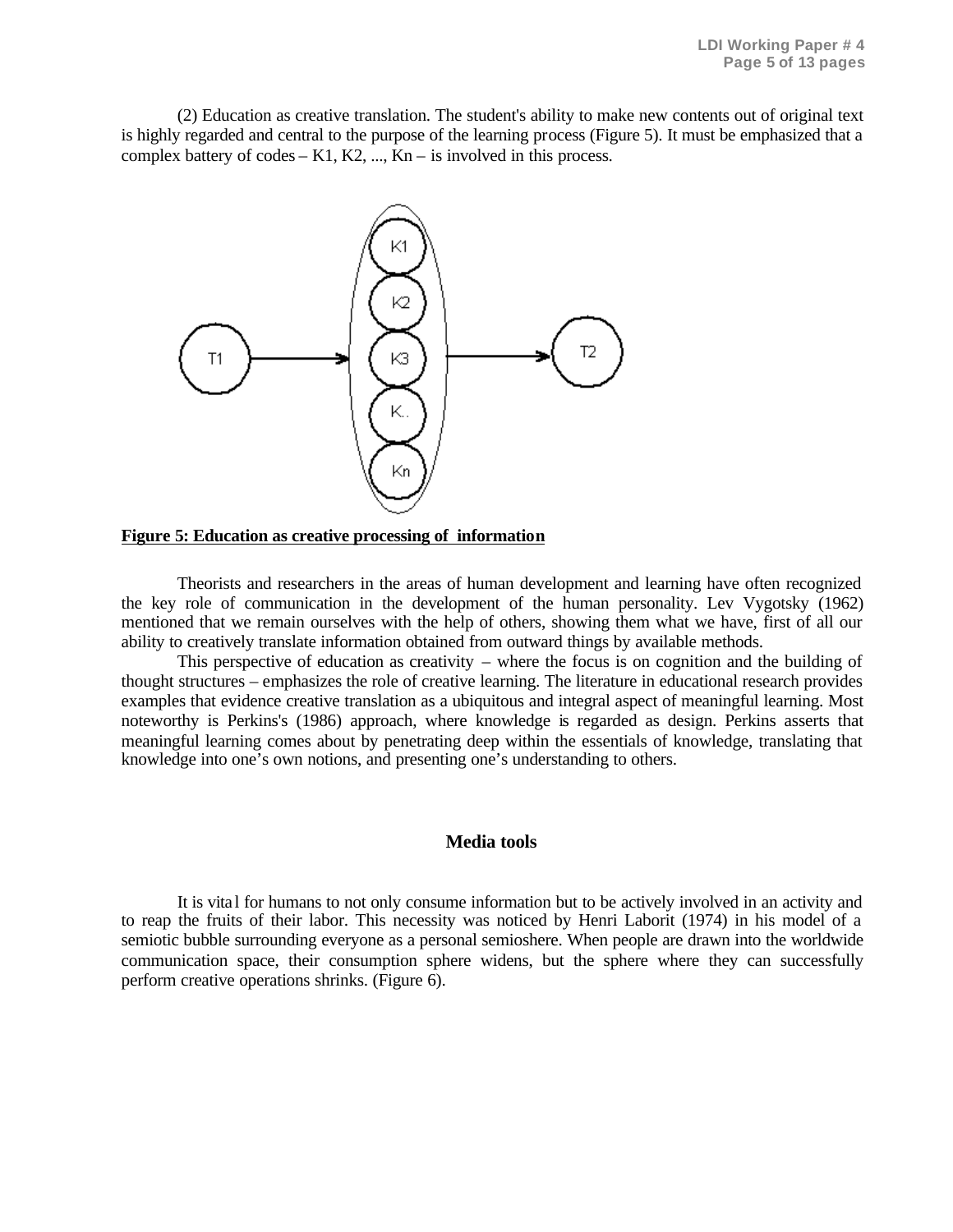

**Figure 6: Personal semiosphere**

A work by Ivan Illich (1973) is wholly devoted to proving the necessity of convivial tools. According to Illich, people need to have an opportunity to use tools in the way they choose to, and to transform these tools according to their tastes and needs. Illich refers to this as conviviality. More specifically, he states:

Some institutions are structurally convivial tools. The telephone is an example. Anybody can dial the person of his choice if he can afford a coin. If untiring computers keep the lines occupied and thereby restrict the number of personal conversations, this is a misuse by the company of a license given so that persons can speak. The telephone lets anybody say what he wants to the person of his choice; he can conduct business, express love, or pick a quarrel. It is impossible for bureaucrats to define what people say to each other on the phone, even though they can interfere with – or protect – the privacy of their exchange.

Consider radio, cinema, telephone and television as examples of the conviviality of different kinds of media. Within the framework of Illich's classification the telephone will be more convivial than the radio. It is always difficult to foresee consequences of choice of this or that community support tool. On their own these tools could be used for good or evil purposes. Illich (1972) developed the principles of construction of a learning web, and detailed the resources that are necessary for its functioning. Analyzing the construction of communication channels in Mexico, he flayed state investments in public television channels. It would be possible to organize for much less money a system using cassette tapes that could be recorded and played in regional centers. This would allow the rural population to exchange cassettes and in that way maintain and develop a local learning network, which would be much more efficient than the centralized one. Or, quoting Illich directly:

The money now tied up in TV installations throughout Latin America could have provided every fifth adult with a tape recorder. In addition, the money would have sufficed to provide an almost unlimited library of prerecorded tapes, with outlets even in remote villages, as well as an ample supply of empty tapes. This network of tape recorders, of course, would be radically different from the present network of TV. It would provide opportunity for free expression: literate and illiterate alike could record, preserve, disseminate, and repeat their opinions. The present investment in TV, instead, provides bureaucrats, whether politicians or educators, with the power to sprinkle the continent with institutionally produced programs which they – or their sponsors – decide are good for or in demand by the people."

Years later, Jean Baudrillard (1994) described a real system, based on the exchange of video tapes, similar to what was conceived by Illich in the 1970s, as an example of how a telecommunications project could fail. Propagation of knowledge about rational land tenure in arid regions was planned within the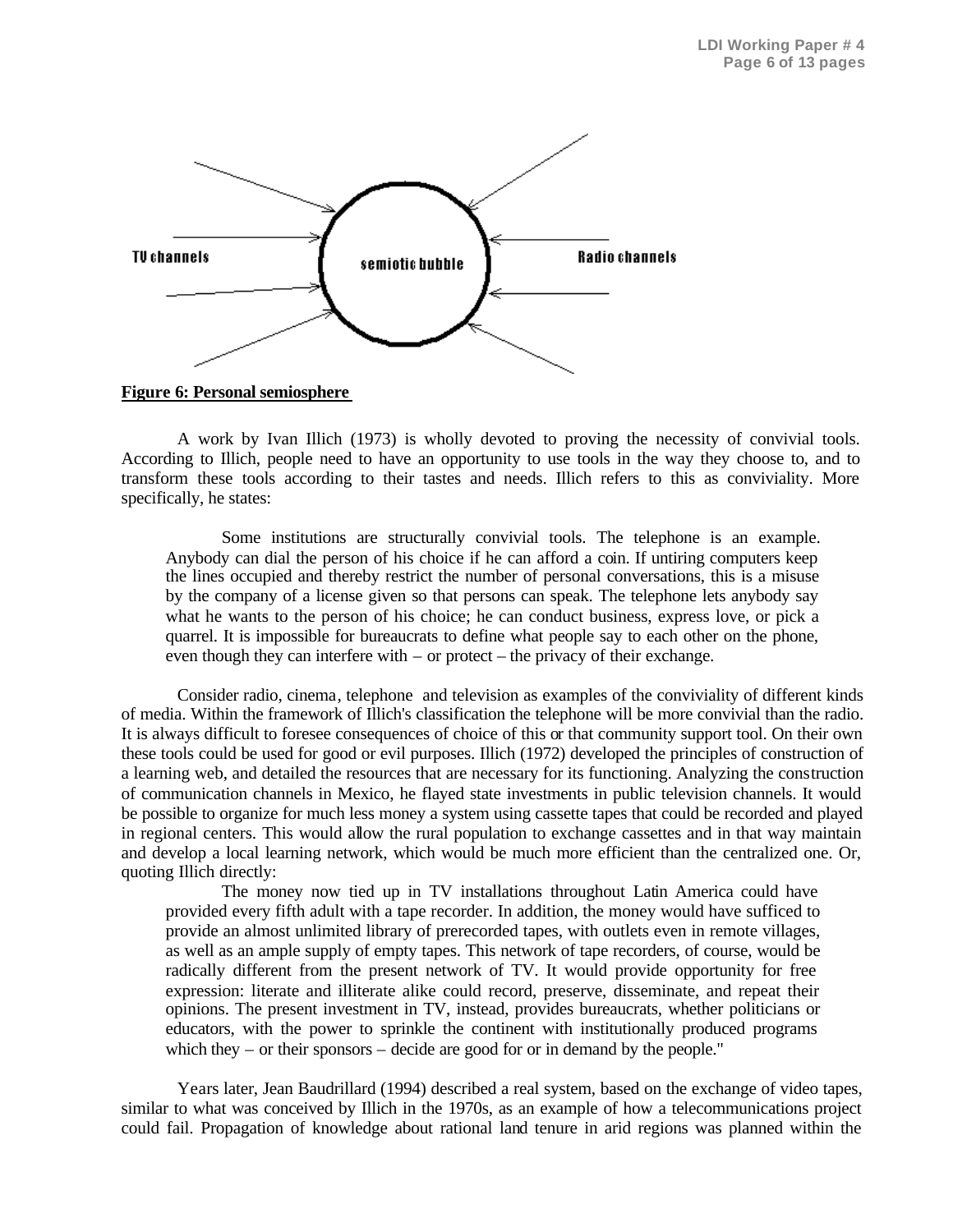framework of this project. Videotapes were used as a basic method. All the participants of the project got video recorders. The local mafia immediately took advantage of the opportunity to open a new market and began to use the network for spreading videotapes with obscene content. This example confirms the "conviviality" of the means, everyone could use it in the way they liked.

The first attempts to analyze the pedagogical value of media within an educationa l network were made by Celestin Freinet (1949), who developed and organized a school press network where learners shared their texts and pictures. To make learners elaborate their own language for communication with other people, Freinet proposed the use of the communicational potential of music records, photographs, phone calls, radio, films, and television broadcasts. Freinet paid particular attention to the ways a tool could be used for presentation of information, rather than for the reception of information. There is a key question in his analysis of communicational tools, namely: Is it possible for students to create new messages with the help of these tools and present these messages in the school press network? (See Figure 7.)



**Figure 7: Processing of information within the framework of a school network**

According to Freinet a typewriter, a tape recorder, or a camcorder are valuable tools for students' independent research and creativity. With the help of a tape recorder, for example, learners can independently record voices of their classmates. Interestingly, radio and cinema do not meet Freinet's requirements, because in his time they did not allow students to work on their own and there were no ways for such different media to converge within the framework of the common shared space toward the middle of the last century.

The development of telecommunications provided a common platform for human interaction. Computers and computer networks integrate all possible kinds of media. Modern computer tools allow for the integration of a number of different techniques for creativity and expression within the context of a single project. These technologies easily facilitate the integration of texts, graphics, animation, sounds and video. Furthermore, a multimedia network project is able to integrate numerous activities not related to computers, such as dance, performance, and artistic modeling. While the notion of multimedia does not often extend beyond the framework of the computer, such activities can also become important elements and expressive tools of a creative project.

#### **Case studies of creative networked learning projects**

Creative network projects support those types of joint student activity in which the goal is the creation of a new common electronic object, such as a multimedia presentation or a common Web site. The rules of the contests framed around creative network projects (ThinkQuest and Virtual Classroom as examples) will often include a list of conditions such as:

- the members of a team should be students of different schools and cities;

- communication between the members of the teams takes place via the Internet or via an Intranet;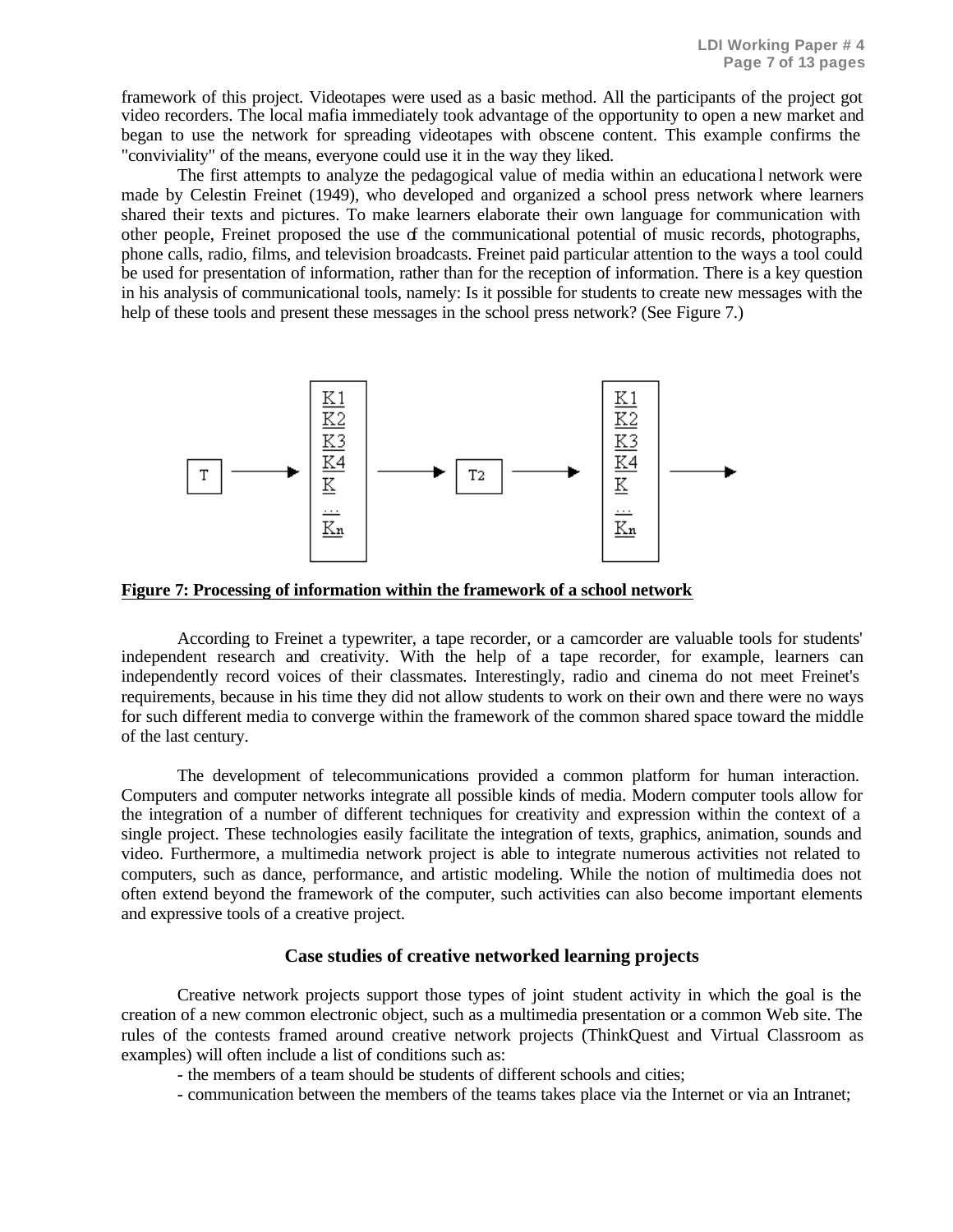

- the result of the teamwork is a new product, which is subsequently placed in the shared computer space (Intranet) or shared Web space (Internet).

#### **Figure 8: Creative project on the network space**

To illustrate this further, let us consider the case study of the building of hypermedia conceptions in children in a summer computer school program in 1990. This will serve as a context for the comparison of the creative potential of different environments. During the summer school program in question, students worked using LogoWriter - a special microworld environment. The inner structure of the microworld is described at length elsewhere (Patarakin & Travina, 1994) In the context of this article we are interested in the application of the microworld to the children's efforts at translating from plain narrative text into animated cartoon films. Working inside this environment, each student was responsible for constructing a story about one of the characters in the microworld. In advance they were told that the characters being developed by other students would have an opportunity to visit the Web pages each student was developing on their assigned character. Through the initial implementation of this activity it was found that students developed more interesting and profound content on their LogoWriter pages whenever other characters from the microworlds were mentioned. On the other hand, in the instances where the LogoWriter page was dedicated to only the description of the assigned character – without connection to other characters – the LogoWriter pages tended to result in a kind of deadlock with no way out. Later on, students' attitude to the texts changed. Each participant tried to make his or her story richer by integrating contents of the common project. As a result, students became more attentive to their peers' activities.

A theatrical project "Prince Arthur's Horse" is an interesting example of this extended notion of multimedia within the context of creative networked projects. This project took place in Pereslavl-Zalessky in 1991. It is an example of integration as well as the possibility of subsequent translation from one expressive tool to another. A total of 16 students between the ages of eight and 14 years participated in the project. The students in this project organized a theatrical community that created and performed plays. Each student chose a role that he or she would like to play in the production. Next, the students each described their respective heros. Every character chosen by the students had to be connected with other characters in the production. The intrigue, and the interest of the students in it, took shape before their very eyes as they defined and described their roles. The process took place as shown in the following example:

-"I will play the part of Prince Arthur," said the first student.

-"I will play the king, his father," responded another student.

-The next student added: "I will be the king of a hostile kingdom."

-...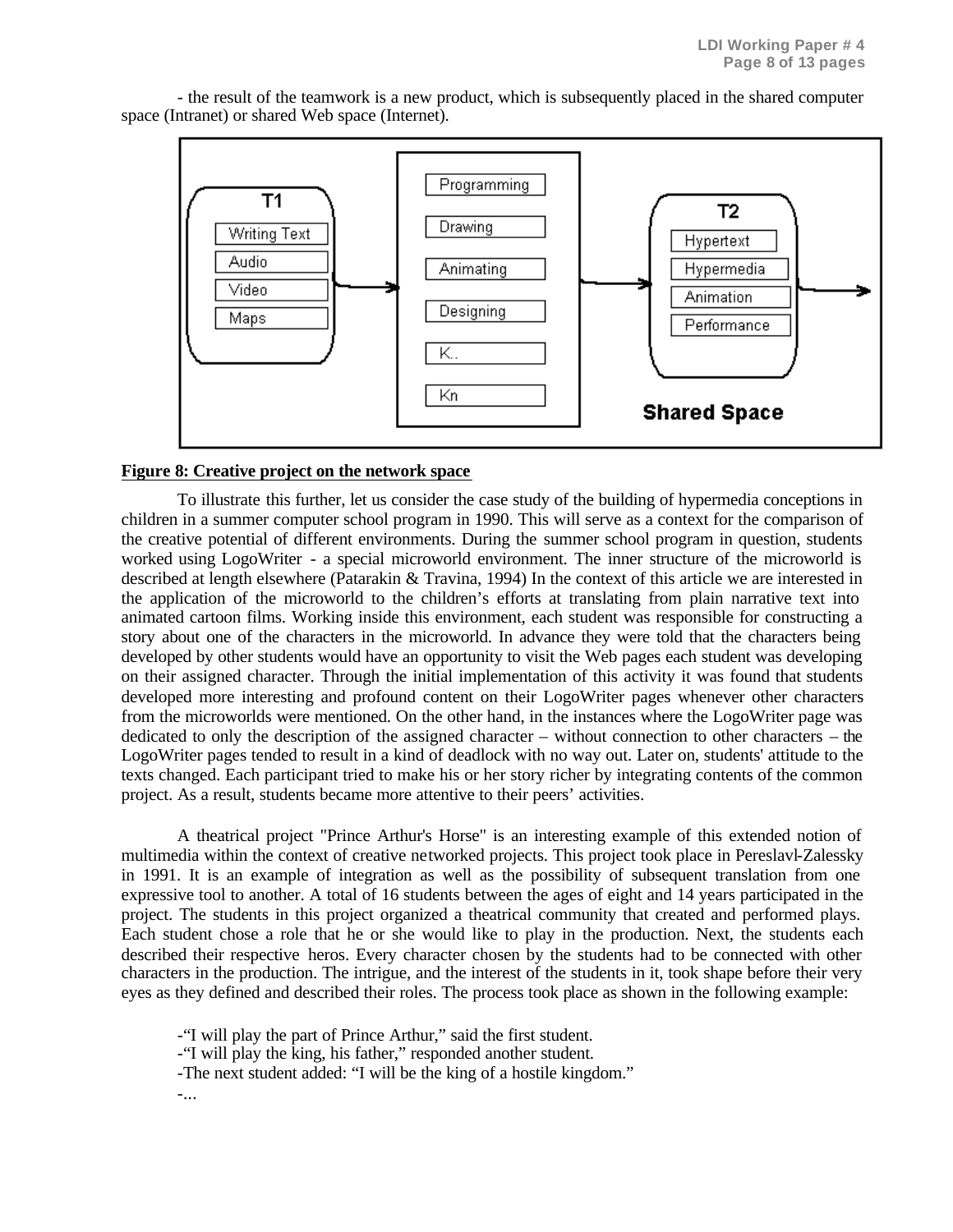That was a role chat where separate dialogues were mediated by computer program "talk". The dialogues were subsequently transformed into actions and illustrated with computer scenery. In the process, the scenario was assembled in the Quide environment and transformed to multimedia format. Multimedia presentation mechanisms were used as decoration of the stage where the creators of the performance played. Thus, text, graphics, and multimedia were transformed into a new genre.

In addition we taught our students the skills to categorize information and to conduct independent research work. The psycological activities were based on the G. Kelly's theory of personal constructs and on the test of repertory grids developed by Kelly (1955). Each participant was asked to rank all the characters with the assistance of a computer version of Kelly's Repertory Grid Test. The students were told to complete this activity by looking at the world through the eyes of the characters that they played in the performance. These personal construct systems were open to discussions, and they were more personal since the students were not responsible for their choice. Thus, within the framework of one learning project we could see a number of passages from one expressive tool to another.

A next example of a creative learning application is the experience of the summer computer schools teaching projects (Patarakin, 1993). In these projects, students created animation programs illustrating things such as the behavior of ants and the origin of Japanese hieroglyphics. Through these activities, students not only mastered new tools; they were also continuously engaged in negotiating their understanding of the subject matter.

In particular, it should be noted that network contests suppose only two ways of communication between the members of a team (Figure 9). To share information, the participants can use electronic mail, chat rooms, and dedicated chat programs such as ICQ. However, in the course of international projects, especially those where participants do not share a common language, communication is based on changes that are made by participants in the shared computer space.



**Figure 9: General scheme of a network project**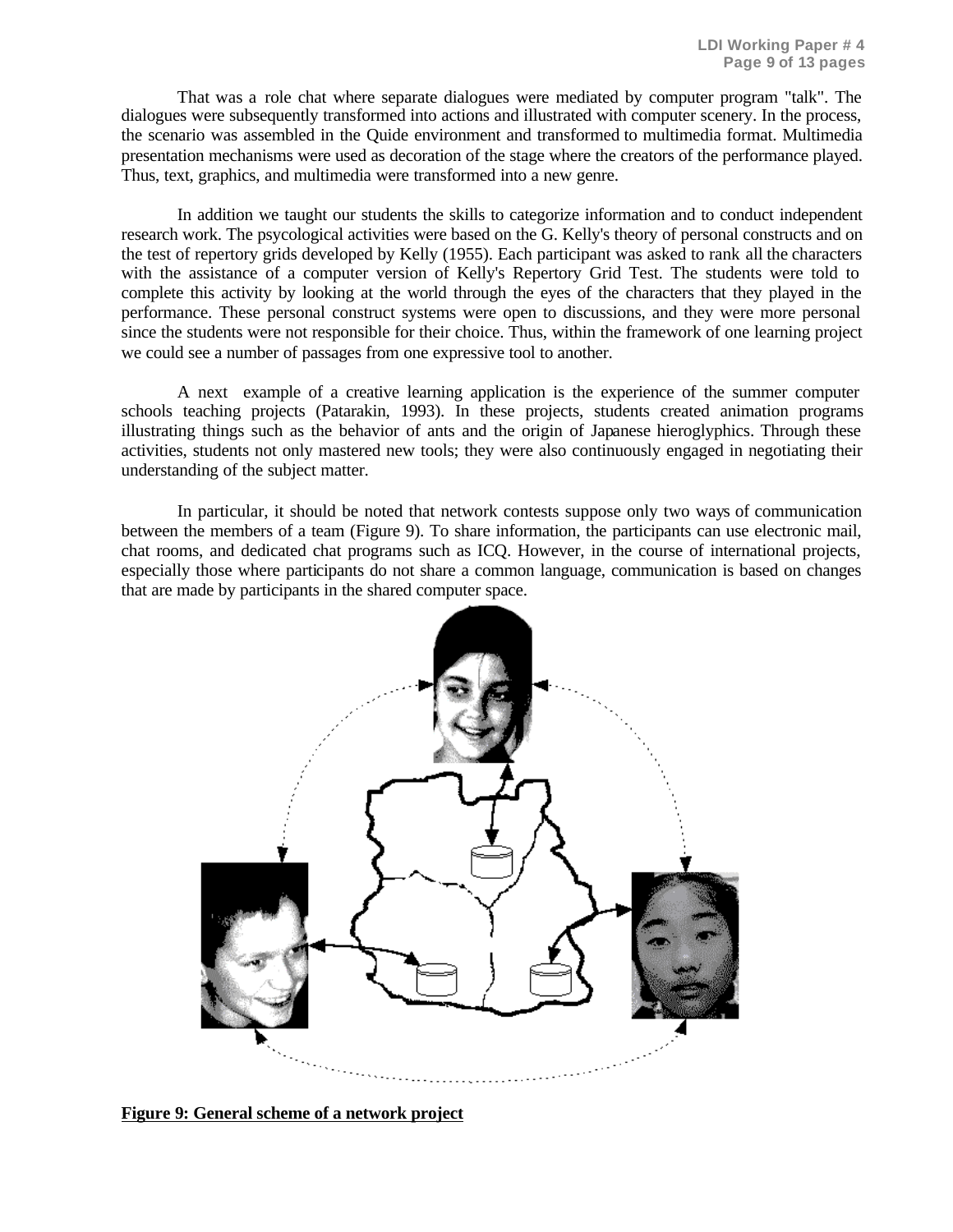The project "Our common island" (Virtual Classroom Contest '98) is an example of multiple translation. Within the framework of the project, students of an elementary school of Pereslavl constructed a Web site together with students in the United States and Japan. The goal of the project was to populate an empty island according to a legend (key) that was provided. It is noteworthy that the students didn't speak each other's language, nor did they share a common language for communication. They couldn't therefore efficiently communicate via email.



## **Figure 10: Transformation of story**

The creative learning process that took place as a result of these conditions is worth considering in more detail. After American and Japanese students decorated their island with photos of plants and animals from their homeland, the Russian participants used the pictures that had been added to the project to make paintbrushes for the graphics editor Gimp so that all the participants could draw with the help of new tools. Working on the project, children did not limit their exchange to messages, images, and animated graphics. They also shared, for example, different artistic techniques. To make inhabitants of the island, Russian children scanned their drawings and made collages of different vegetables. When the Japanese students put animals on the island by using the same artistic techniques, we understood that we had been working with real partners.

A similar technique of passage from plain text to drawings, from drawings to sculpture, from sculpture to digital pictures and animation was used in the project "Ten" (1994-1996). The participants created animals to form a stable community in a limited space - an island, a desk, or a computer screen. The children used written texts, watercolors, clay models, photos, computer graphics and animations in the LogoWriter environment. The main idea of project "Ten" is to create a community of imaginary animals. The students are learning to work with different media and to develop a better understanding of the biological properties of living creatures. Through creative activities children acquire basic notions of ecological balance and intricate interconnections between different species. Every participant has done the following things:

- he or she drew an imaginary living organism (plant or animal);
- made a plasticine sculpture of the animal or plant ;
- wrote a story about the relations between the different non-existent species.

Another project "Takeda San's Letters" was carried out in 1995. In this project, the Russian, English and Japanese languages were used. Takeda San corresponded with Russian students. In his letters he told them that he had been in Soviet captivity for several years. His letters were written in English and were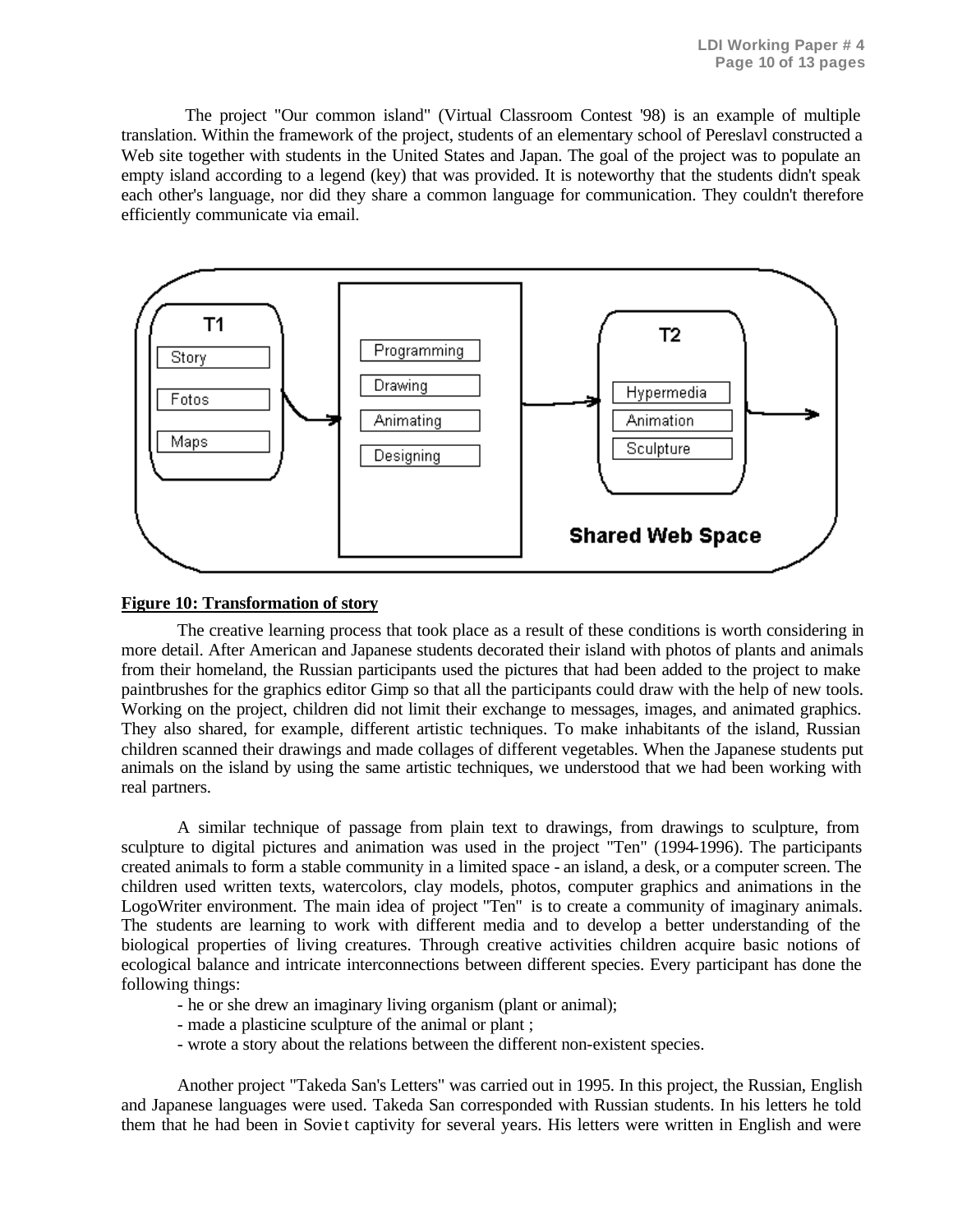translated into Russian. The project supported the communication between people of different ages, nationalities, and attitudes toward war. Common ground and creativeness appeared when children drew pictures to illustrate Takeda's stories. The project was not one of an exclusively informative nature, because students did not only read letters and ask questions through an interpreter. Instead, they reflected on the information they were learning, and expressed their interpretations and reactions through artistic expression. Most of the pictures were made with pencils and watercolors and were scanned onto a Web site. Thus, the project was not a translation from Japanese into Russian but a passage from plain text to graphics and computer graphics and a common multimedia Web site.



**Figure 11: Takeda-san thinks about Japan. In a motif of the picture of Sato Kiyoshi**

The project "Granny's Tales" (Virtual Classroom Contest '99) was devoted to enabling cooperation and mutual understanding of people separated by time rather than by distance. Pupils of elementary schools from Russia, the USA and Japan got photos and stories from their grandparents, and used these as an input for drawing computer pictures and cartoons to illustrate the stories. Texts, photos, students' drawings and animation were transformed to a multimedia format to give a sense of wholeness within the community of participants.

The joint Russian-Irish project on foreign language learning (O'Laoghaire, Patarakin, 1996) did not follow the framework of the projects described above. Instead of translating text into graphics, students in this project translated maps into text, and then the text back into maps again, thereby collaborating on a creative activity for sharing and generating new knowledge and understandings. Learners were involved in translating news and stories received from their partners (located in the other country) and in filling in a schematic map of their partners' city with new details.

An interesting illustrative project with passages from one genre to another in the context of dance is the joint 1997 French-Russian project IMUTE. While the initial phases of this project were carried out through an electronic network, the completion of the project took place on the stage of an Italian theatre. The rehearsals for the production resembled a structure of a "samba school" as described by Papert (Papert, 1980) as the most indicative model of future learning communities. It is important to note that a community built in terms of dance has a definite purpose. Communication in the community takes place in order to achieve a common goal – the goal being a successful performance. Within the framework of a learning project the very dance technique ensures that participants become disposed to a more convivial way of communication, which exerts influence upon their interaction. The classes and training sessions with professional dancer Kitsou Dubois in the course of the project IMUTE are illustrative of this phenomenon. Training sessions were organized for all the participants in the project, irrespective of their role and functions within the production. The classes contributed to furthering mutual understanding and successful cooperation among the members of the network. Permanent dance, control of robots, video fragments,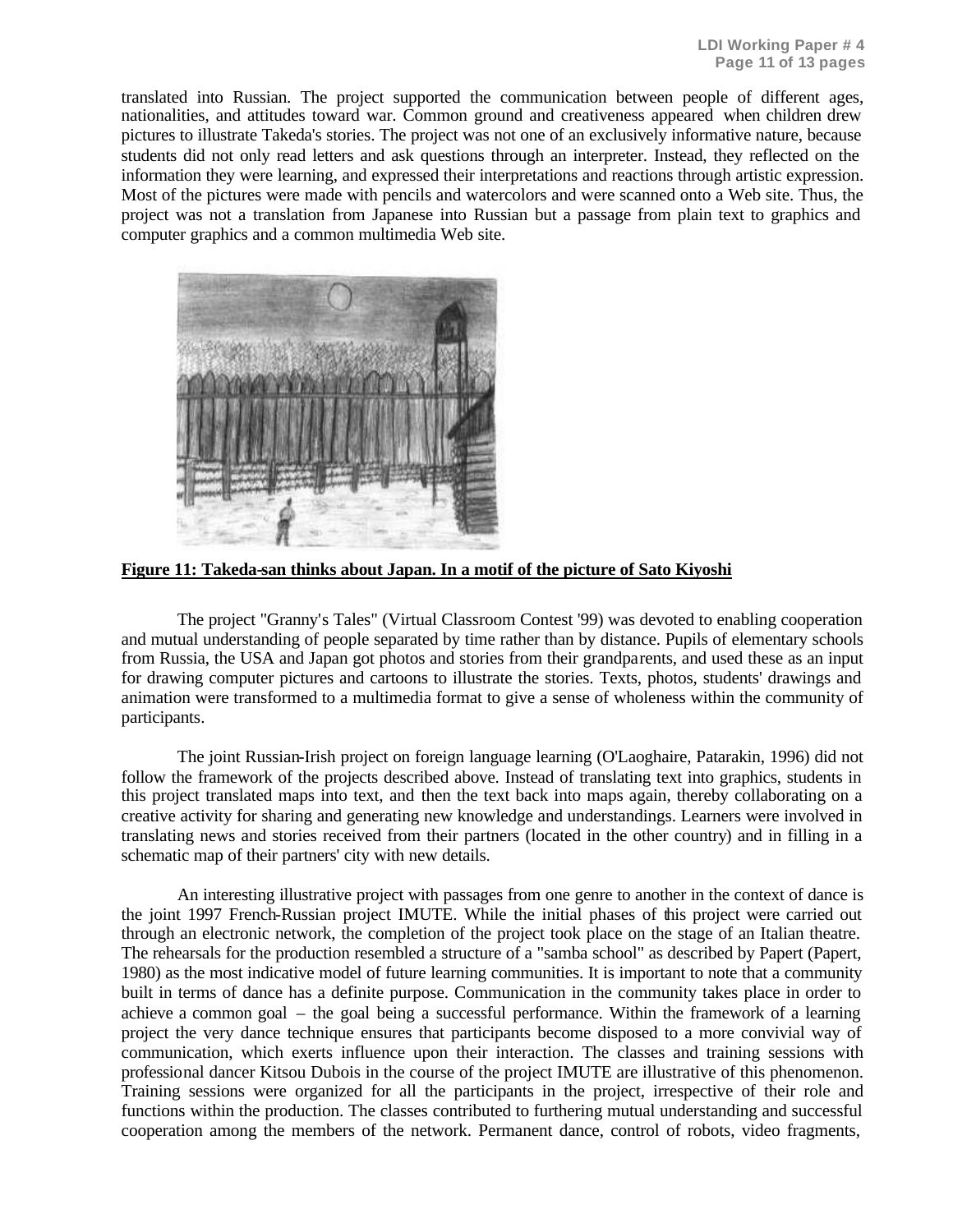computer graphics, network dialogues, and chats were part of the stage and environment during the performance.

The project "Network and Internet Projects for Summer Schools 2000" focused on regional ecology and culture. The projects were conducted in different forms. The participants of the project "Springs and Rivers" (which took place in Pereslavl and Mikhalenino) did not limit themselves to exploring the rites and customs related to the local rivers and springs. Instead, the participants also carried out descriptive activities and research work. As a result of their work, they made a Web site representing photos and descriptions of rivers and brooks of the Pereslavl region. The activities of the same summer school program in Gorintsy can be likened to a film shooting program where children and adults made an ecological and ethnographical slide-film called 'Fire balls'. A portion of the activities took place in a  $19<sup>th</sup>$  century izba (a traditional Russian wooden house). Young explorers didn't only make their film, they also sang for the inhabitants of the village. They sang the songs collected in that region that were forgotten by its dwellers. A digital movie was the result of their expedition. The project conducted in Staraya Pustyn is of interest, too, as it was a unique experience in which the metaphor of theatrical production merged with the process of conducting research. In this project, students had to confirm or disprove the hypothesis that there were "active spirits" around the biological station. In doing so, the students conducted research work by gathering information about the Svyato lake, surveying the region day and night, and by drawing up schemes, tables, graphs, and reports. The activity resembled a theatrical performance put on the stage of folkloric exploration. Interestingly, every new school that became involved in the project started their work with the analysis of the results that had been completed by the previous group (Figure 12).



**Figure 12: CD-exchange**

As such, the activities of all the groups were focused on the translation of prior findings into a new form, thereby constantly creating new knowledge and understandings by building on the achievements of earlier efforts.

## **Concluding remark**

This paper analyzed a variety of instances of both creative and collaborative learning. In doing so, it simultaneously developed and presented a framework for analysis of practice and research in these areas. We live in times that require high levels of creative thinking and elevated personal and social responsibility for the citizens of the planet to work together. Fortunately, we also have powerful tools that can help facilitate processes of creative and collaborative learning. In line with what Illich wrote as far back as 1972, we may still ask ourselves: "What kinds of things and people might le arners want to be in contact with in order to learn?" The likely answer now is that there is a great need for communication tools and shared spaces in which people can collaborate.